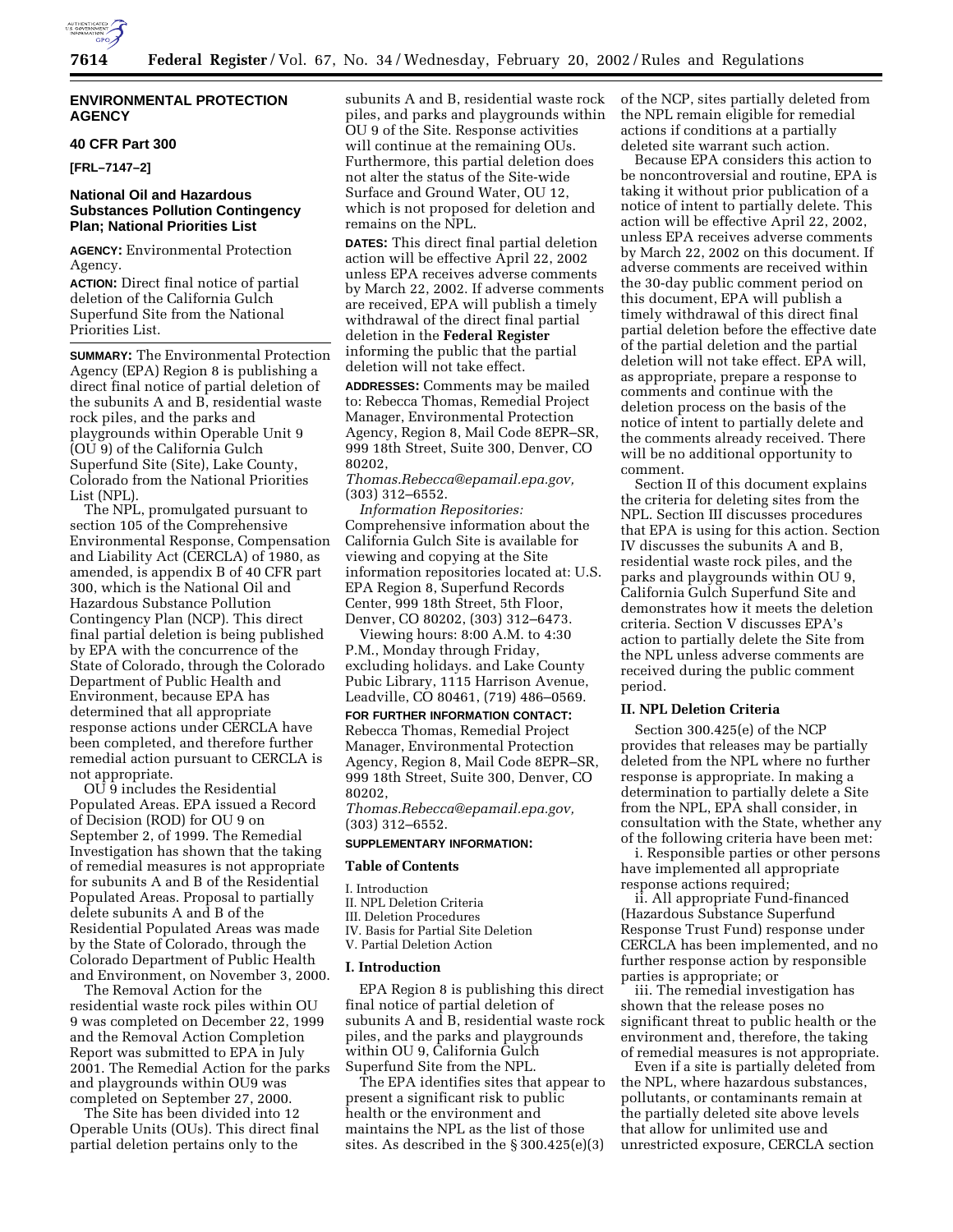121(c), 42 U.S.C. 9621(c) requires that a subsequent review of the site be conducted at least every five years after the initiation of the remedial action at the partially deleted site to ensure that the action remains protective of public health and the environment. If new information becomes available which indicates a need for further action, EPA may initiate remedial actions. Whenever there is a significant release from a site partially deleted from the NPL, the partially deleted site may be restored to the NPL without application of the hazard ranking system.

### **III. Deletion Procedures**

The following procedures apply to the partial deletion of the Site:

(1) The EPA consulted with the State of Colorado on the partial deletion of the Site from the NPL prior to developing this direct final notice of partial deletion.

(2) The State of Colorado concurred with partial deletion of the Site from the NPL.

(3) Concurrently with the publication of this direct final notice of partial deletion, a notice of the availability of the parallel notice of intent to partially delete was published today in the ''Proposed Rules'' section of the **Federal Register** and is being published in a major local newspaper of general circulation at or near the Site and is being distributed to appropriate federal, state, and local government officials and other interested parties; the newspaper notice announces the 30-day public comment period concerning the notice of intent to partially delete the Site from the NPL.

(4) The EPA placed copies of documents supporting the partial deletion in the Site information repositories identified above.

(5) If adverse comments are received within the 30-day public comment period on this document, EPA will publish a timely notice of withdrawal of this direct final notice of partial deletion before its effective date and will prepare a response to comments and continue with the deletion process on the basis of the notice of intent to partially delete and the comments already received.

Partial deletion of a site from the NPL does not itself create, alter, or revoke any individual's rights or obligations. Partial deletion of a site from the NPL does not in any way alter EPA's right to take enforcement actions, as appropriate. The NPL is designed primarily for informational purposes and to assist EPA management. Section 300.425(e)(3) of the NCP states that the partial deletion of a site from the NPL does not preclude eligibility for future

response actions, should future conditions warrant such actions.

While EPA does not believe that any future response action within the subunits A and B, residential waste rock piles, and the parks and playgrounds within Operable Unit 9 will be needed, if future conditions warrant such action, the deleted areas will remain eligible for future response actions. Furthermore, this partial deletion does not alter the status of the Site-wide Surface and Ground Water, Operable Unit 12, of the California Gulch Superfund Site, which is not proposed for deletion and remains on the NPL.

## **IV. Basis for Partial Site Deletion**

The following provides EPA's rationale for deleting the subunits A and B, residential waste rock piles, and parks and playgrounds within OU 9 of the California Gulch Site from the NPL:

# *Site Location*

The California Gulch Superfund Site is located in Lake County, Colorado approximately 100 miles southwest of Denver. The Site is in a highly mineralized area of the Colorado Rocky Mountains covering 161⁄2 square miles of a watershed that drains along California Gulch to the Arkansas River. The Site includes the City of Leadville, various parts of the Leadville Historic Mining District, and Stringtown. A section of the Arkansas River from the confluence of California Gulch to the confluence of Lake Fork Creek is also included.

Subunits A and B are located within the outlaying areas of Leadville zoned for residential use. The residential waste rock piles are located on the eastern side Leadville. The majority of the parks and playgrounds are located within Leadville. A map and site coordinates of the general location of subunits A and B and the residential waste rock piles are included in the docket at the information repositories listed above. The docket also includes a map of the parks and playgrounds.

#### *Site History*

The California Gulch Superfund Site was listed on the National Priorities List on September 8, 1983, 48 FR 40658 (1983). Mining, mineral processing, and smelting activities have occurred at the Site for more than 130 years. Mining in the District began in 1860, when placer gold was discovered in California Gulch. As the placer deposits were exhausted, underground workings became the principal method for removing gold, silver, lead, and zinc ore. As these mines were developed, waste rock was excavated along with the

ore and placed near the mine entrances. Ore was crushed and separated into metallic concentrates at mills, with mill tailing generally slurried into tailing impoundments. The Site was placed on the NPL because of concerns about the impact of mine drainage on surface waters in California Gulch and the impact of heavy metals loading in the Arkansas River.

In order to expedite the clean up of the Site, EPA agreed, pursuant to the 1994 Consent Decree, to divide the Site into twelve Operable Units (OUs). With the exception of OU 12, the operable units pertain to distinct geographical areas corresponding to areas of responsibility for the identified responsible parties and/or to distinct sources of contamination. EPA has taken responsibility for operable units where either no responsible party could be identified, the United States was a responsible party, or cash-out settlements had been reached with the responsible parties.

Under the 1994 Consent Decree, OUs 2 through 11 were designated to deal with areas where the appropriate responsible party or the United States would conduct source remediation. OU 12, which covers the entire Site, was designated to address site-wide surface and groundwater. OU 12 will be addressed after completion of source remediation in OUs 2 through 11. The Consent Decree recognized that additional source remediation or other appropriate response actions related to surface or ground water could occur as part of OU 12 anywhere within the 16.5 square mile of the Site. As determined by the Remedial Investigation, taking of remedial measures is not appropriate for subunits A and B. Therefore, surface and groundwater within subunits A and B require no consideration for OU 12.

EPA is partially deleting the subunits A and B, residential waste rock piles, and parks and playgrounds within OU 9 because all appropriate CERCLA response actions have been completed in these areas as described in Section IV. Response actions are not complete at most of the other OUs at the Site. Those OUs will remain on the NPL are not the subject of this partial deletion. The OUs are as follows:

OU 1 Yak Tunnel/Water Treatment Plant

- OU 2 Malta Gulch Tailing Impoundments and Lower Malta Gulch Fluvial Tailing
- OU 3 D&RG Slag Piles and Railroad Yard/Easement<br>OU 4 Upper Cal
- Upper California Gulch
- OU 5 Asarco Smelter Sites/Slag/Mill Site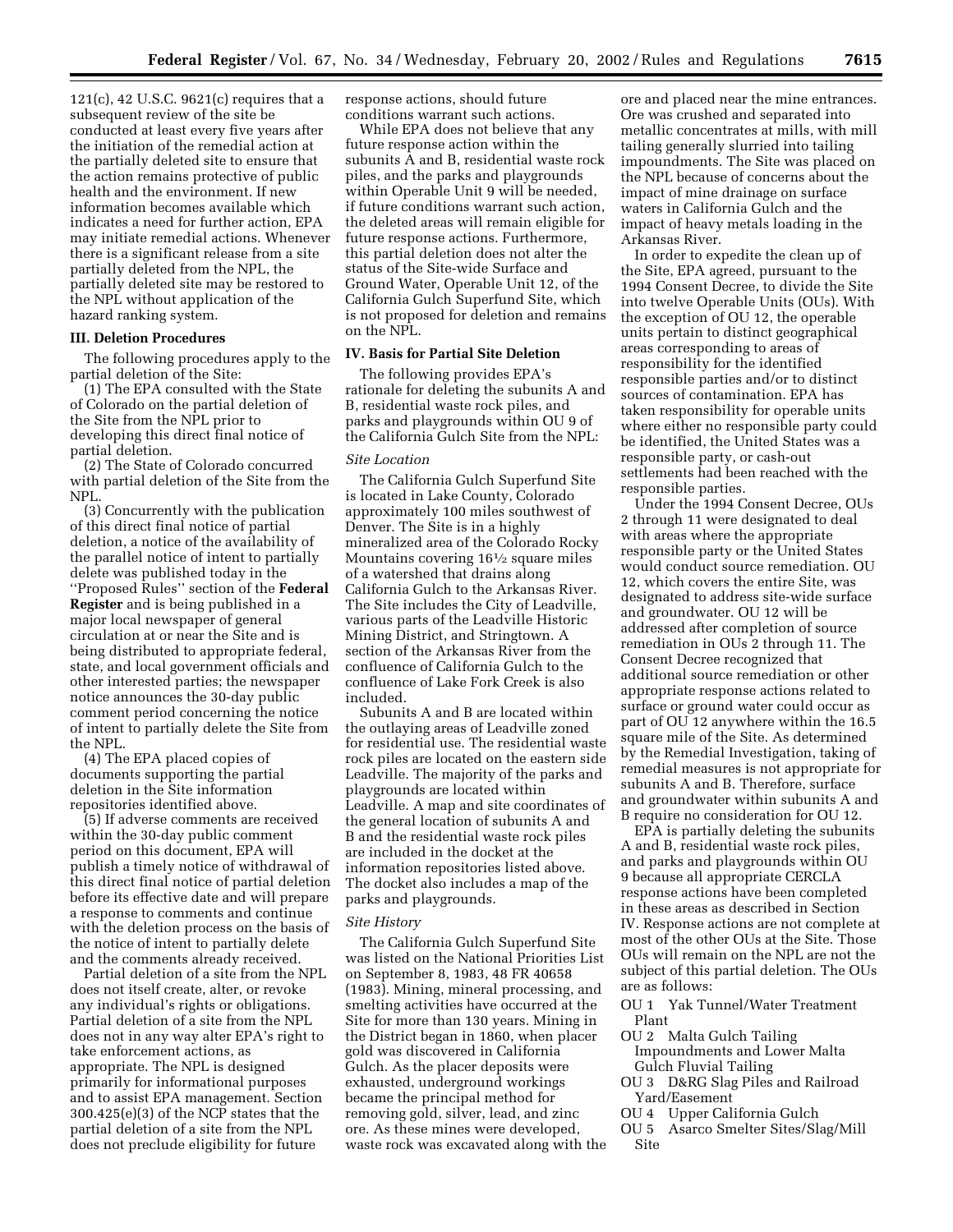- OU 6 Starr Ditch/Stray Horse Gulch/ Lower Evans Gulch/Penrose Mine Waste Pile
- OU 7 Apache Tailing Impoundments
- OU 8 Lower California Gulch
- OU 9 Residential Populated Areas
- OU 10 Oregon Gulch

OU 11 Arkansas River Valley

Floodplain

OU 12 Site-wide Surface and Ground **Water** 

Operable Unit 9 of the California Gulch Site contains the Residential Populated Areas. The area encompasses the City of Leadville, Stringtown, and outlying areas zoned for residential use. Pursuant to the 1994 Consent Decree, Asarco Incorporated is responsible for conducting all appropriate response actions at OU 9.

#### Cultural Resources

Leadville has been classified as a National Historic Landmark. The State Historic Preservation Officer (SHPO) and the Advisory Council on Historic Preservation (ACHP) are contacted prior to remedial activities within OU 9. Procedures outlined in the EPA/SHPO/ ACHP Programmatic Agreement will be followed to safeguard cultural resources. As a part of the Lake County Community Health Program, structures built before 1950 will be assessed by SHPO. SHPO will then determine the property's contributions to the historic district prior to action. Cultural Resource Mitigation activities were performed for the Non-Time Critical Removal Action in accordance with the Final Mitigation Plan for Selected Mine Waste piles, Operable Unit 9, California Gulch Superfund Site, Lake County, Colorado (September 4, 1997).

## *Remedial Investigation and Feasibility Study (RI/FS)*

A site-wide Phase I Remedial Investigation (Phase I RI), which primarily addressed surface and groundwater contamination, was issued in January 1987. As a result of the Phase I RI, EPA developed the first operable unit at the Site, the Yak Tunnel. This first operable unit was designed to address the largest single source of metallic loading.

The Phase I RI was followed by a number of additional site-wide studies, including the Tailing Disposal Area Remedial Investigation Report, Baseline Human Health Risk Assessment Part A, Part B, and Part C, Ecological Risk Assessment for Terrestrial Ecosystems, Baseline Aquatic Ecological Risk Assessment, Groundwater RI, Surface Water RI, Waste Rock RI, and Site-wide Screening Feasibility Study (FS). OU 9 specific studies were also conducted,

including the Soil-Lead in Residential Populated Areas RI, Parks and Playgrounds Engineering Evaluation and Cost Analysis (EE/CA), Mine Waste Engineering Evaluation and Cost Analysis EE/CA, and the Final Residential Soil FS.

Studies have determined lead to be the primary contaminant of concern in OU 9. The Remedial Investigation, completed in May of 1994, identified soils as the primary exposure pathway to the residential population at the site. The Final Residential Soil Feasability Study, completed in November of 1998, evaluated the residential soils of properties, yards and open space areas where lead levels exceeded the trigger level of 3,500 ppm and presented seven remedial alternatives.

## *Response Actions*

OU 9 Response Actions for Subunits A and B

Subunits A and B are located within the outlying areas zoned for residential use within OU 9. The Remedial Investigation and Terrestrial Risk Assessment have shown that taking of remedial measures is not appropriate for subunits A and B. Proposal to partially delete subunits A and B of the Residential Populated Areas was made by the State of Colorado through the Colorado Department of Public Health and Environment on November 3, 2000.

OU9 Response Actions for Residential Waste Rock Piles

A Mine Waste Engineering Evaluation and Cost Analysis was prepared in December 1995 to identify Removal Action alternatives for the mine waste piles within OU 9. Removal (Response) Actions for the mine waste piles were described in the Non-Time Critical Removal Action Memorandum signed August 15, 1996. Activities included removal of 14 residential waste rock piles with lead concentrations greater than 3,500 ppm. Pursuant to the Action Memorandum, Asarco conducted the removal action in 1997 and 1999. Residential waste rock piles with lead concentrations greater than 3,500 ppm lead were removed and placed at end use locations. Residential waste rock piles which fell below action trigger levels were left in place.

The four piles with the highest lead concentrations were removed in 1997 and the remaining ten piles were removed in 1999. During the 1997 removal action, four piles (Hibschle #14 and #15, Wolcott #19, Hope/Last Chip #109) were removed and placed within Operable Unit 6 (OU 6). Approximately 42,400 cubic yards of waste material

- were placed within the Hams Tailings Pile (OU 6), then compacted and capped with 30 inches of clean borrow soil.
- During the 1999 removal action, the ten waste piles removed included:
- #16 Coronado
- #17 Coronado/Northern
- #22 Gray Eagle/Bison
- #24 Kent
- #26 Pocahontas
- #28 Starr
- #108 Turbot #110 Luzerne
- 
- #111 Ypsilanti #140 Ypsilanti/Ypsilanti B

In addition, eight suspected mine

shafts were identified for closure during construction. The method of closure selected for the shafts was a monolithic concrete plug. Confirmation sampling showed that removal had successfully lowered levels to below site clean up levels of 3,500 ppm lead. Thus, no long term monitoring is required. This removal action is consistent with the performance of the final remedial action for OU 9 and is considered as the final remedy for waste mine piles within OU 9.

OU 9 Response Actions for Parks and Playgrounds

A Parks and Playgrounds Engineering Evaluation and Cost Analysis (EE/CA) was prepared in November of 1994. Based on the finding that soils at all parks and playgrounds were below the trigger level of 3,500 ppm lead, EPA approved no further action for the areas addressed by the work plan.

Subsequent to the Parks and Playgrounds EE/CA, one additional playground area was identified in Leadville. A Soil Remediation Site Plan was developed under the direction of the Kids First Program, pursuant to the Record of Decision for Residential Soils. Testing revealed that soils exceeded the trigger level of 3,500 ppm lead, and remedial actions involved the removal of 231 cubic yards of soil. Existing playground equipment was also removed. The excavated area was then filled with top soil and revegetated. Soil confirmation samples indicated that the soil lead concentrations were below the established action levels of 3,500 ppm lead.

#### *Five Year Review*

Based on the successful completion of the Removal Action and the Remedial Action, there are no further response actions planned or scheduled for subunits A and B, residential waste rock piles, and the park and playgrounds within OU 9.

Because this decision results in hazardous substances remaining on site,